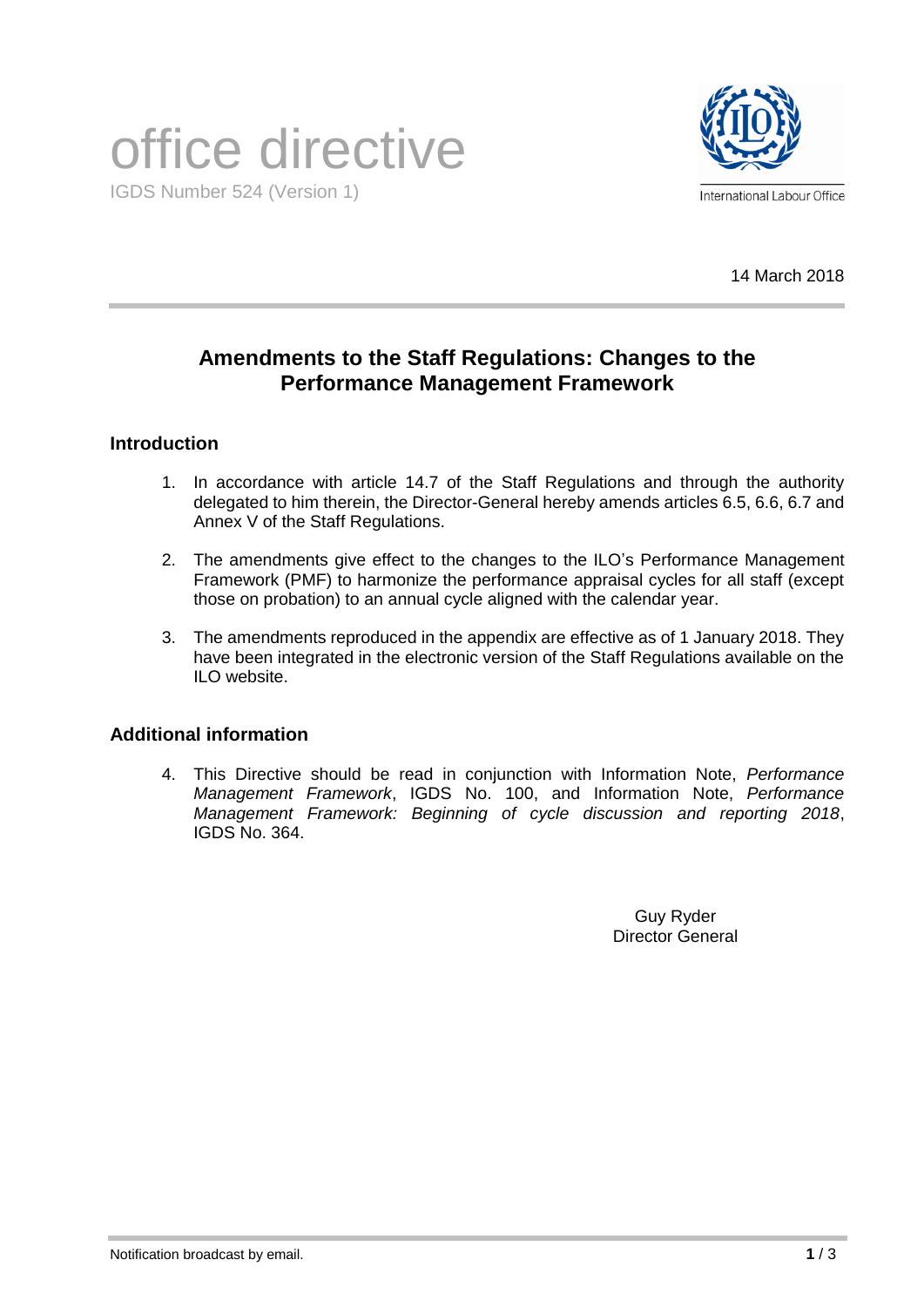# **Appendix**

# **Amendments to the Staff Regulations**

## CHAPTER VI

## **Advancement, appraisal and change of grade**

## ARTICLE 6.5

### *Special merit increments*

1. The responsible chief may recommend the grant of an additional increment to officials whose performance during the period under review has been appraised pursuant to article 6.7 as being especially meritorious with an overall performance rating that either frequently or consistently exceeded the performance requirements, and who are not in receipt of the maximum salary attaching to their grade.

2. The responsible chief's recommendation shall be reviewed by the official to whom the responsible chief reports who, if in agreement, shall refer the recommendation to the Reports Board for decision. The grant of a second special merit increment during the period before the next performance appraisal is due is subject to the provisions of article 6.7(4).

3. The timing of special merit increments as well as the number of recommendations which may be made each year will be subject to limitations defined by the Director-General after consulting the Joint Negotiating Committee.

#### ARTICLE 6.6

#### *Special increments beyond the maximum salary rate*

1. For officials of the General Service and National Professional Officers category who have been in service since 31 December 1994 or earlier, the responsible chief may, subject to paragraph 5 of this article, recommend the grant of not more than one additional special increment if the officials are in receipt of the maximum salary attaching to their grade, and their performance during the preceding review period has been appraised pursuant to article 6.7 as especially meritorious with an overall performance rating that either frequently or consistently exceeded the performance requirements.

2. The responsible chief's recommendation shall be reviewed by the official to whom the responsible chief reports who, if in agreement, shall refer the recommendation to the Reports Board for decision. The grant of a special increment to officials who have reached the maximum salary attaching to their grade since the last performance appraisal as well as the grant of a second such increment during the period before the next performance appraisal is due are subject to the provisions of article 6.7(4).

3. The timing of the increments provided for in paragraph 1 as well as the number of recommendations which may be made each year will be subject to limitations defined by the Director–General after consulting the Joint Negotiating Committee.

4. Officials of the General Service and National Professional Officers category who have been in service since 31 December 1994 or earlier, who have completed more years of service in their grade than the number of years which it would normally take to progress from the minimum to the maximum of the salary scale attaching to the grade, and who are at the maximum, shall, subject to paragraph 5 of this article, be eligible to receive one additional special increment on completion of more than 20 years of continuous service. and one additional special increment on completion of more than 25 years of continuous service.

5. The total number of additional special increments payable during the whole period of service of an official following 31 December 1994 under the provisions of this article shall be limited to one.